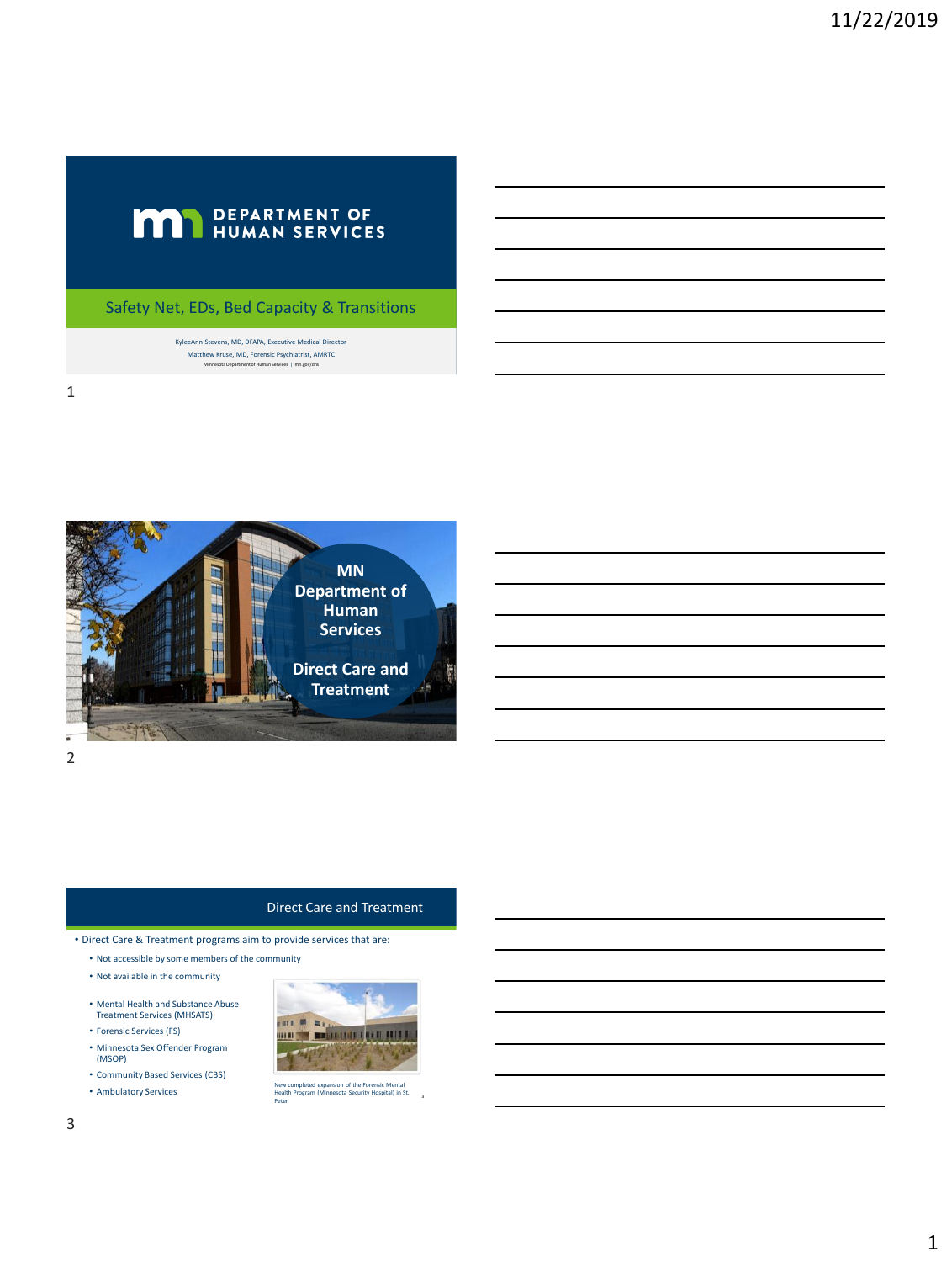

# 4

#### Mental Health & Substance Abuse Treatment Services



# • Anoka Metro Regional Treatment Center (AMRTC) • 6 Community Behavioral Health Hospitals (CBHHs)

- 5 Community Addiction Recovery Enterprise programs (CARE)
- Child & Adolescent Behavioral Health Services (CABHS)
- 4 Minnesota Specialty Health System programs (MSHS)

5

# Anoka Metro Regional Treatment Center

- $~^{\circ}$  96 bed capacity.
- Adult patients, civilly committed to CHS. • Acute inpatient psychiatric care to patients with severe and persistent mental illnesses and other co-morbid diagnoses.
- Influx of jail admissions since 2014
	- Priority Admission Statute
	- Displaced many other patients
	- 40% at any time DNMC prior to 2019



6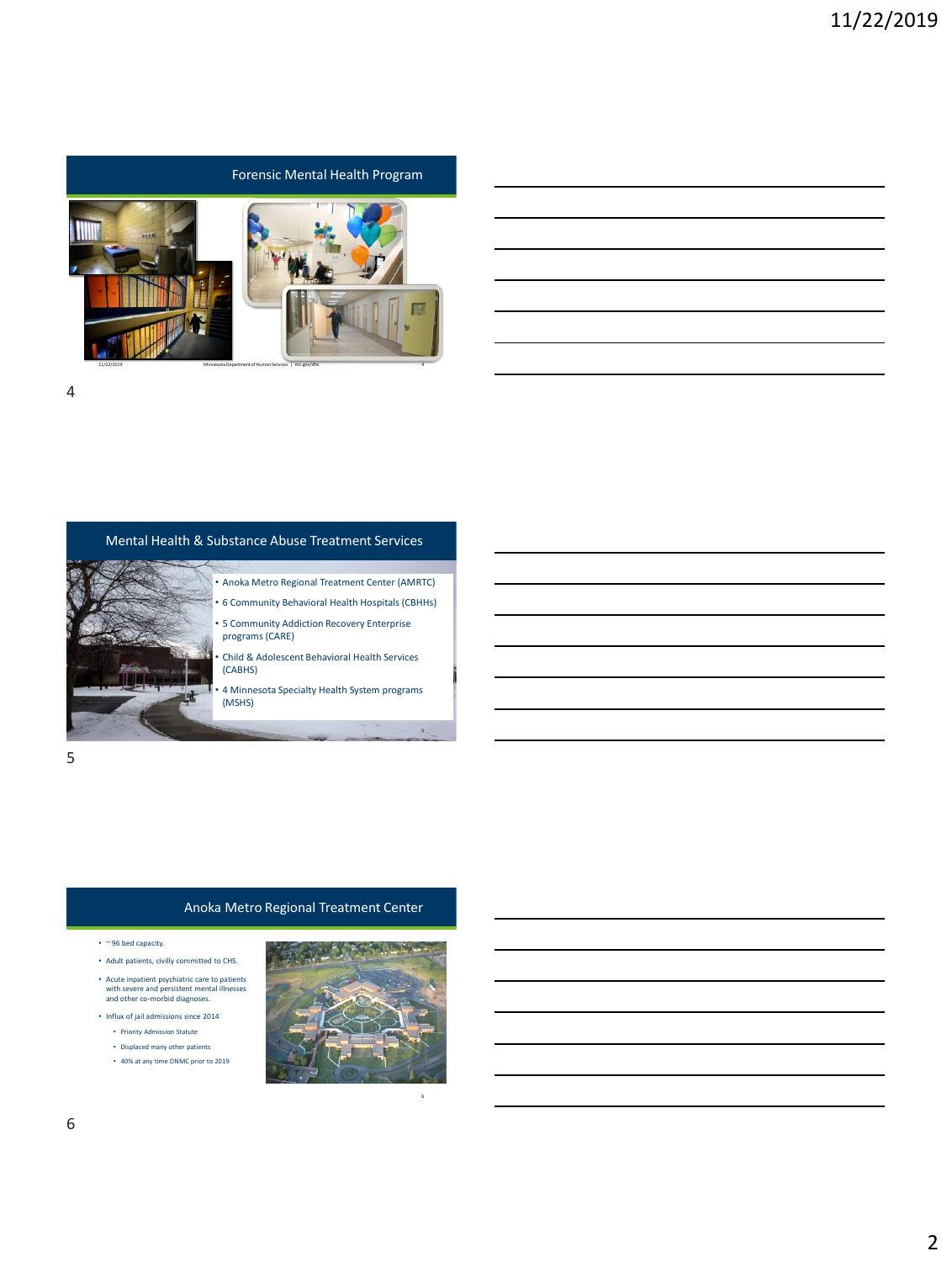# New CABHS Willmar MN







# 2013-2018 Rule 20 Admissions

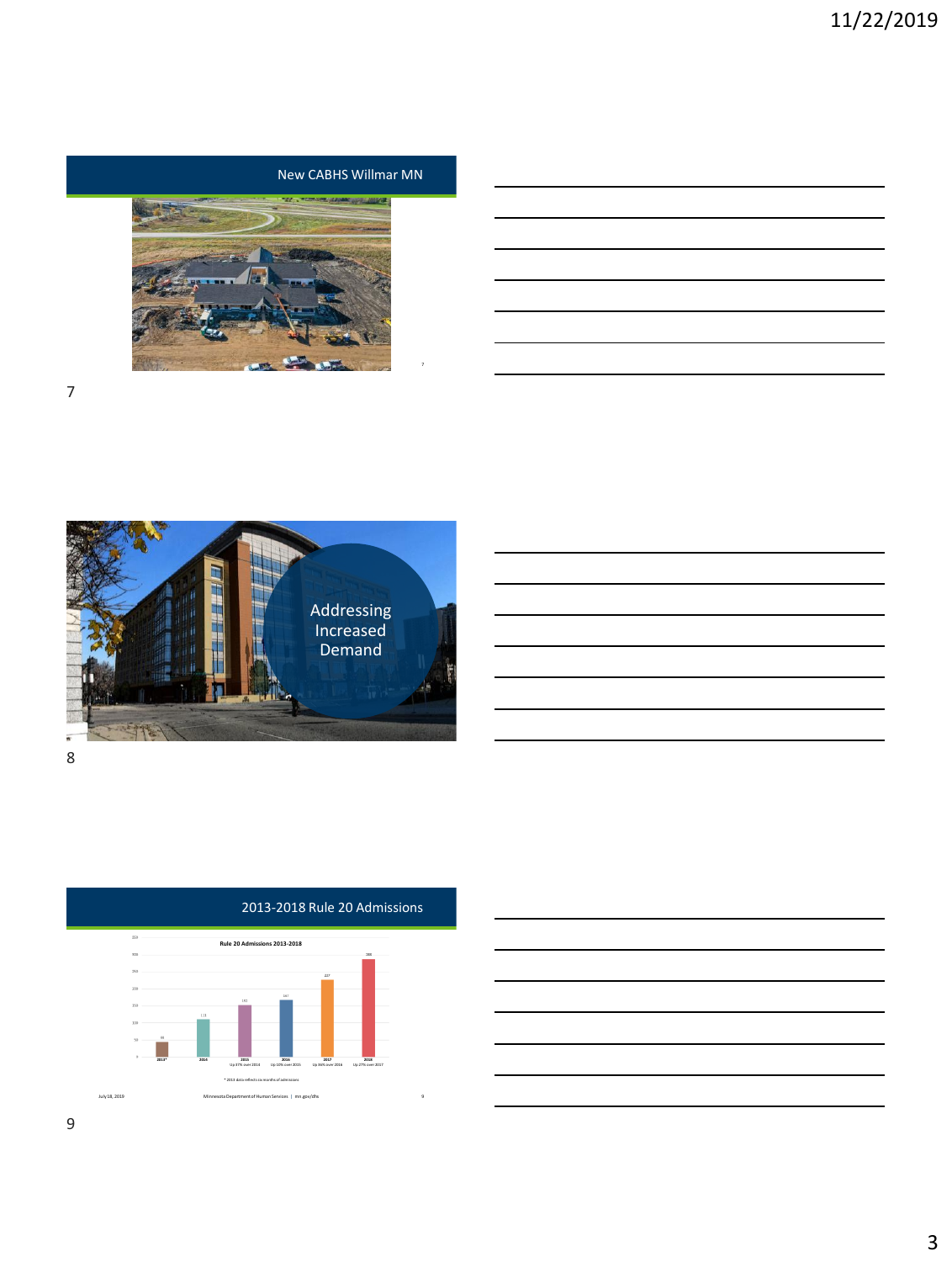## Overview of the Continuous Improvement Project

- A Continuous Improvement (CI) Project was initiated in November 2017 to increase the number of patients the program was able to serve.
- Competency was shifted to not be a barrier to discharge when a patient is appropriate for the next level of care.
- The ultimate goal of the CI project was to increase the number of patients the program was able to serve.

July 18, 2019 Minnesota Department of Human Services | mn.gov/dhs 10 10



#### 11

#### Increased Patient Flow

• Increased patient flow has continued after the completion of the continuous improvement project.

• AMRTC now has a 16% DNMC rate (down from 40%)



July 18, 2019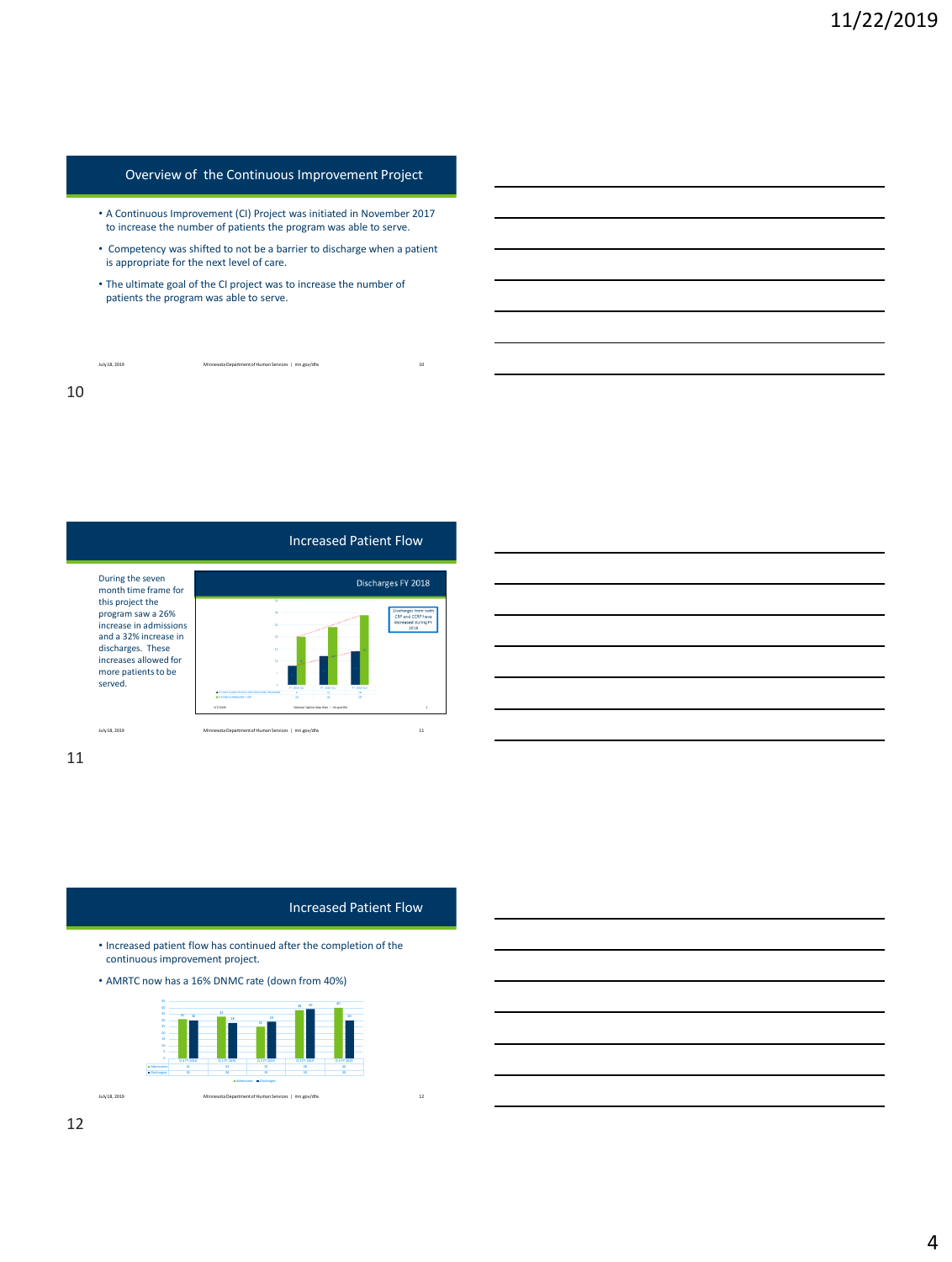# What hasn't changed

- DHS continues to admit patients who have been civilly committed as mentally ill and deemed incompetent.
	- Patients continue to receive treatment appropriate for their mental illnesses for as long as it takes to stabilize their psychiatric conditions.
	- During that time, patients also continue to receive competency restoration services.
	- More often than not, patients are competent at discharge.

July 18, 2019 Minnesota Department of Human Services | mn.gov/dhs 13

13

A Few Words About Innovation



11/22/2019 Minnesota Department of Human Services | mn.gov/dhs 14

#### 14

### Barriers to Innovation

- Most systems are profit driven.
	- "No money, no mission."
- "Multiple Buckets Problem"
	- You're buying a bond, but you don't know for whom.

11/22/2019 Minnesota Department of Human Services | mn.gov/dhs